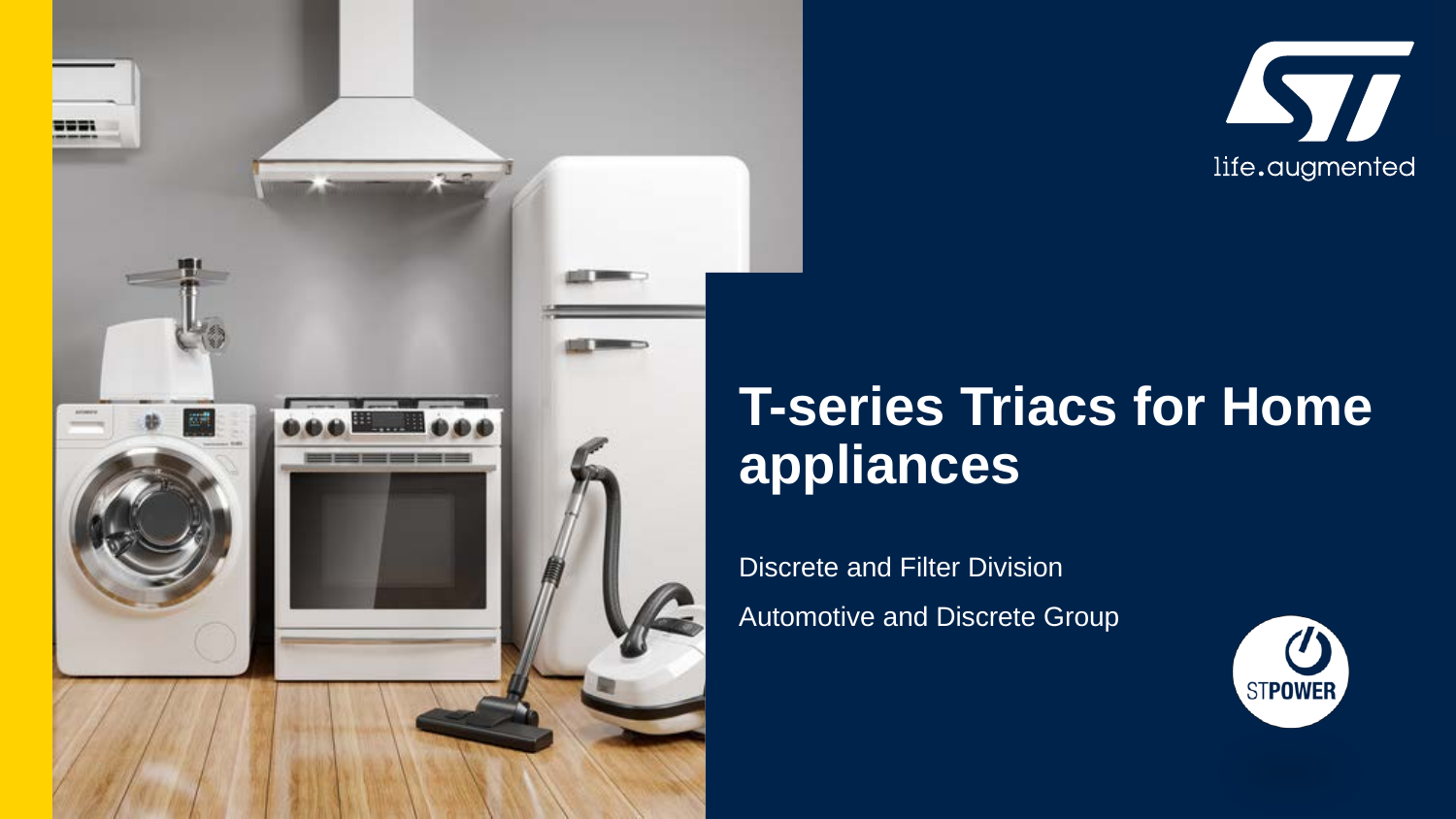## T-series Triacs

**H Triac series for** 

#### **T-Series Triacs improves system's EMI immunity**





STMicroelectronics, Thyristors and AC Switches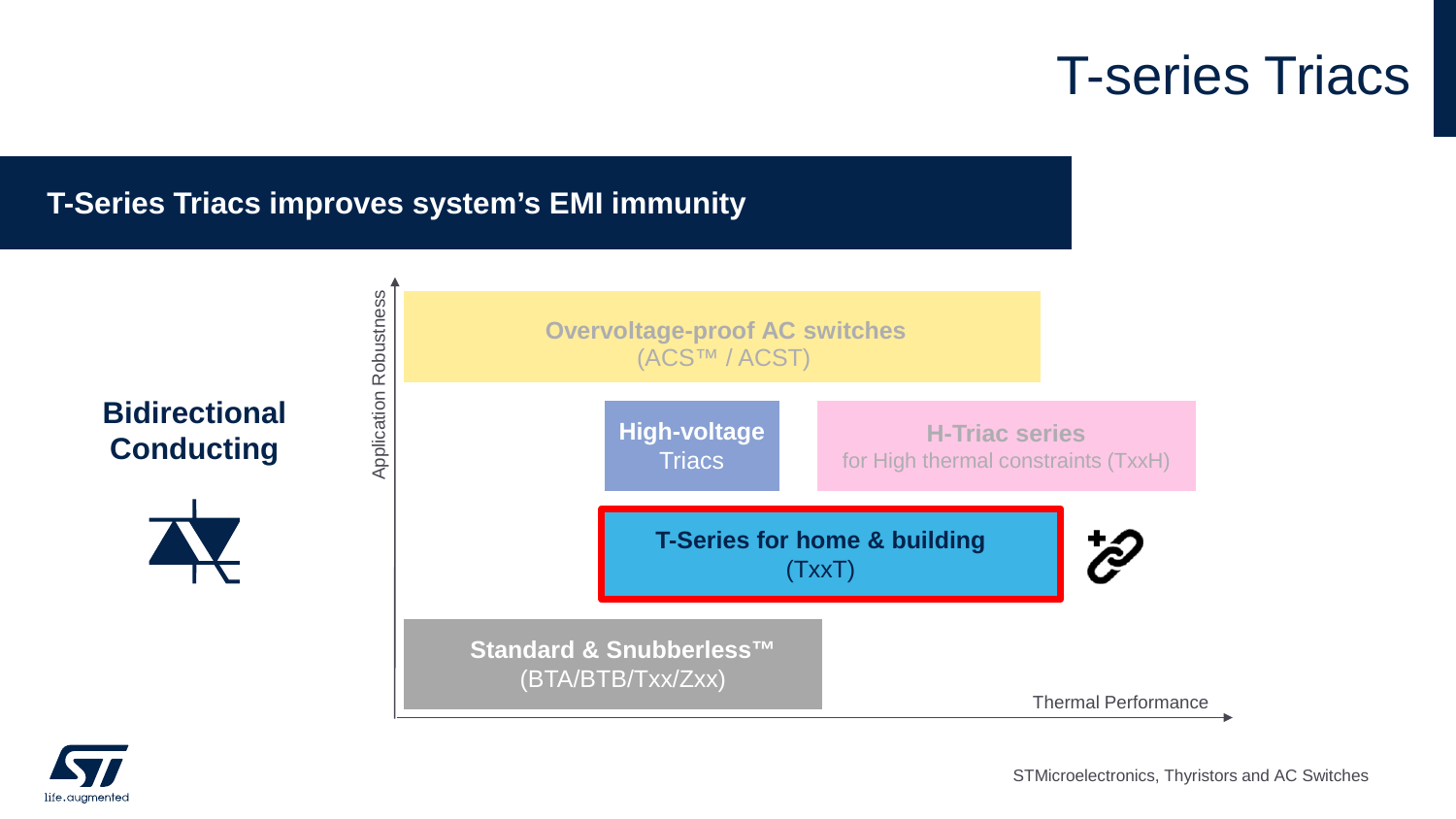# T-series Triacs for Home & Building automation





**STPOWER** 

STMicroelectronics, Thyristors and AC Switches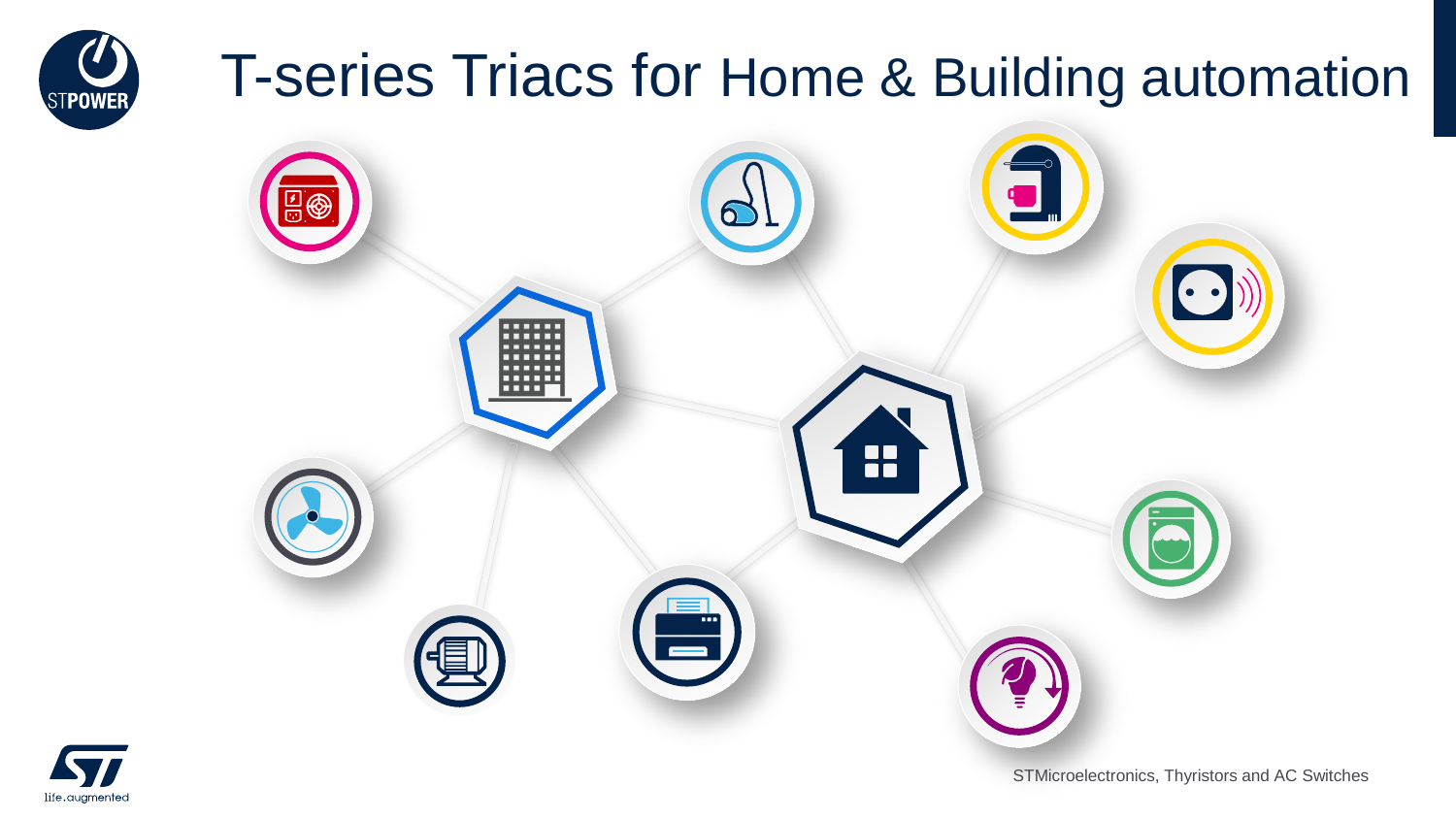

# T-series features & benefits





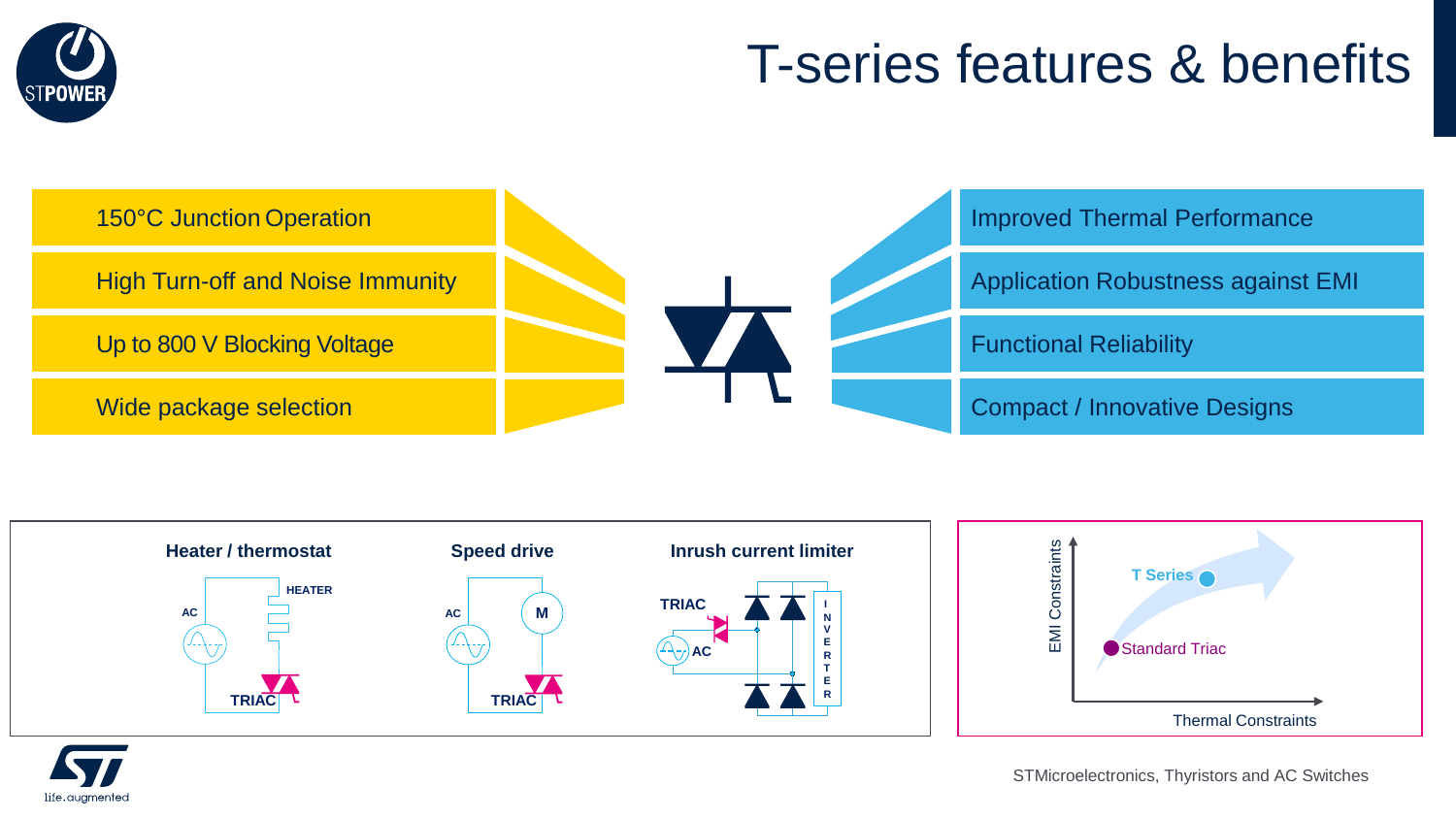

# 150°C T-series Triac portfolio at a glance

#### **A full D²PAK range for compact solutions and automatic board assembly**





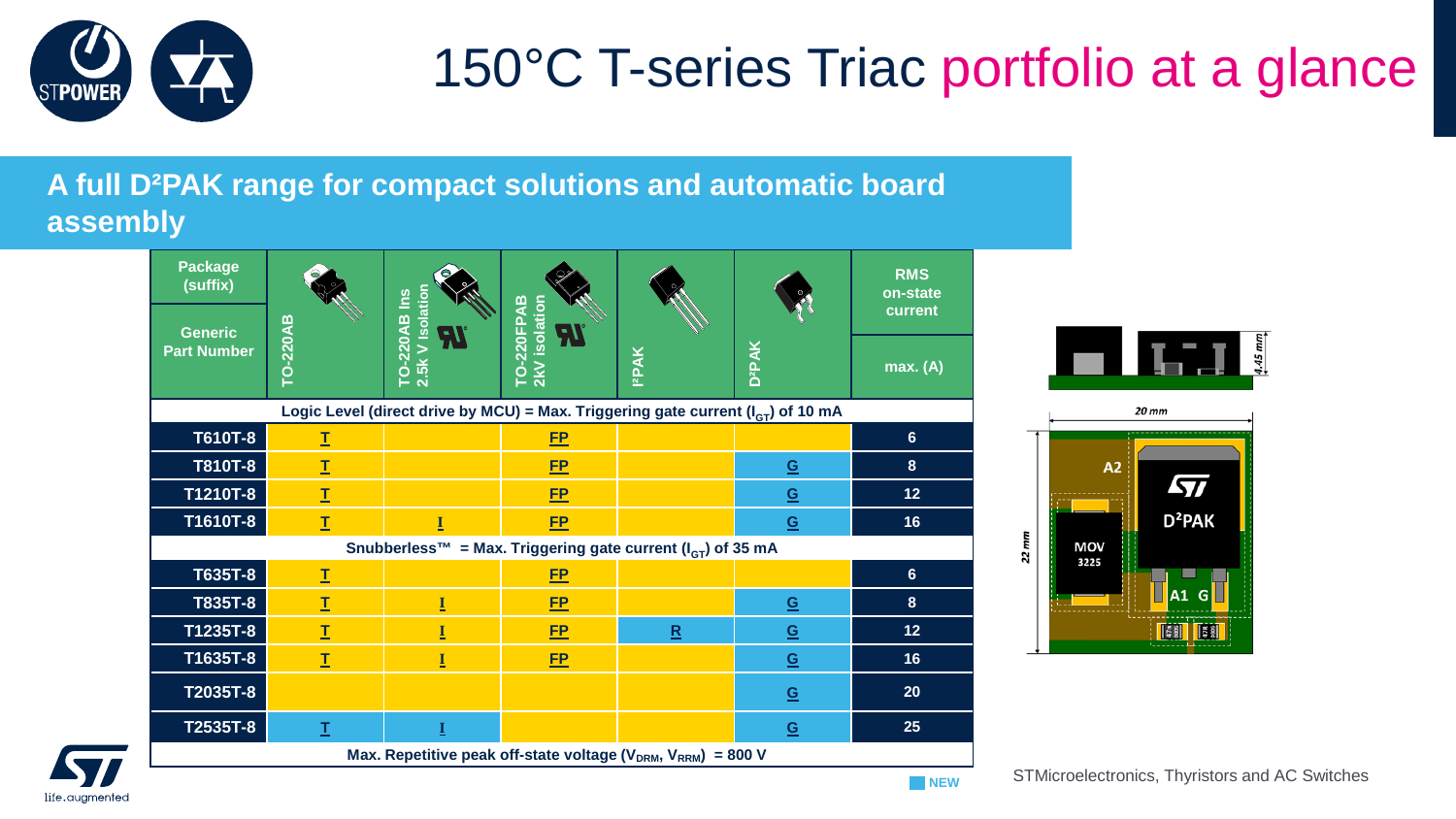## T-series Triacs challenges and solutions



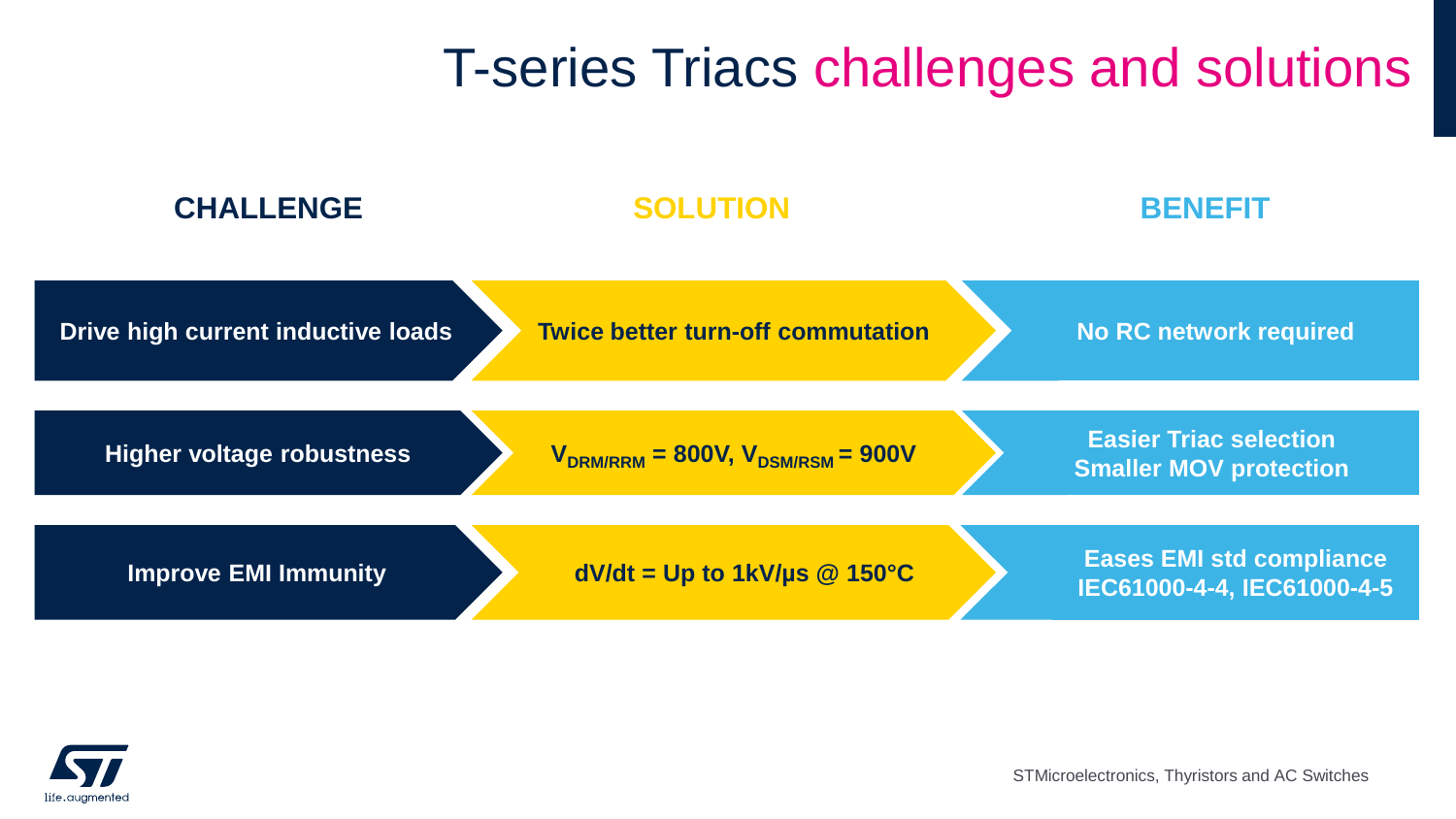

### Application Robustness Parameters Noise Immunity dV/dt, Turn-Off Commutation (dl/dt)<sub>c</sub>

**T-series Triacs offer high immunity and commutation → Remove snubber for difficult loads**

dV/dt Voltage spikes lead to false turn-on

High dV/dt immunity protects against false triggering





Motor brush transient current impairs turn-off

High (dI/dt)c capability commutation





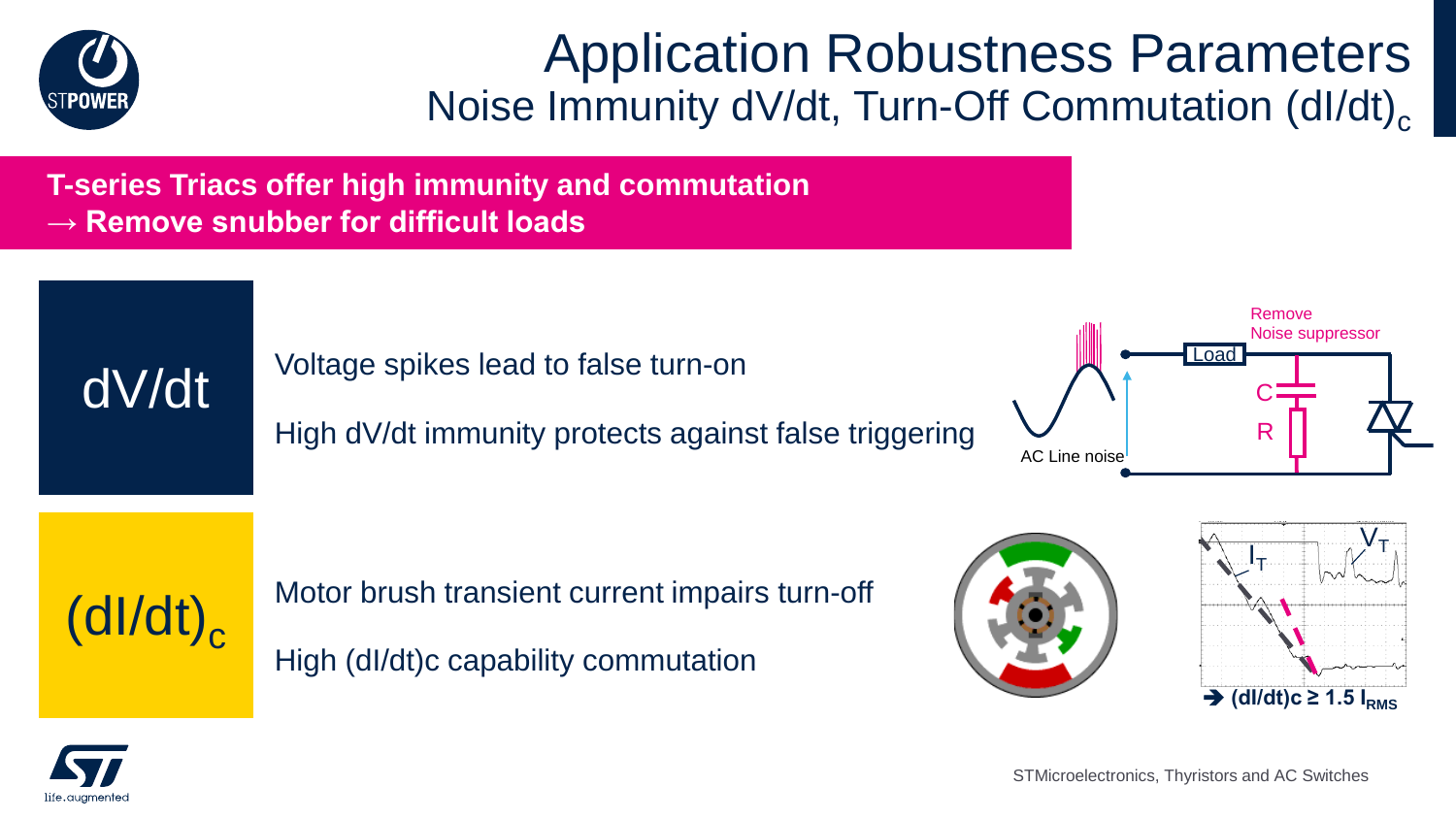

life.augmenter